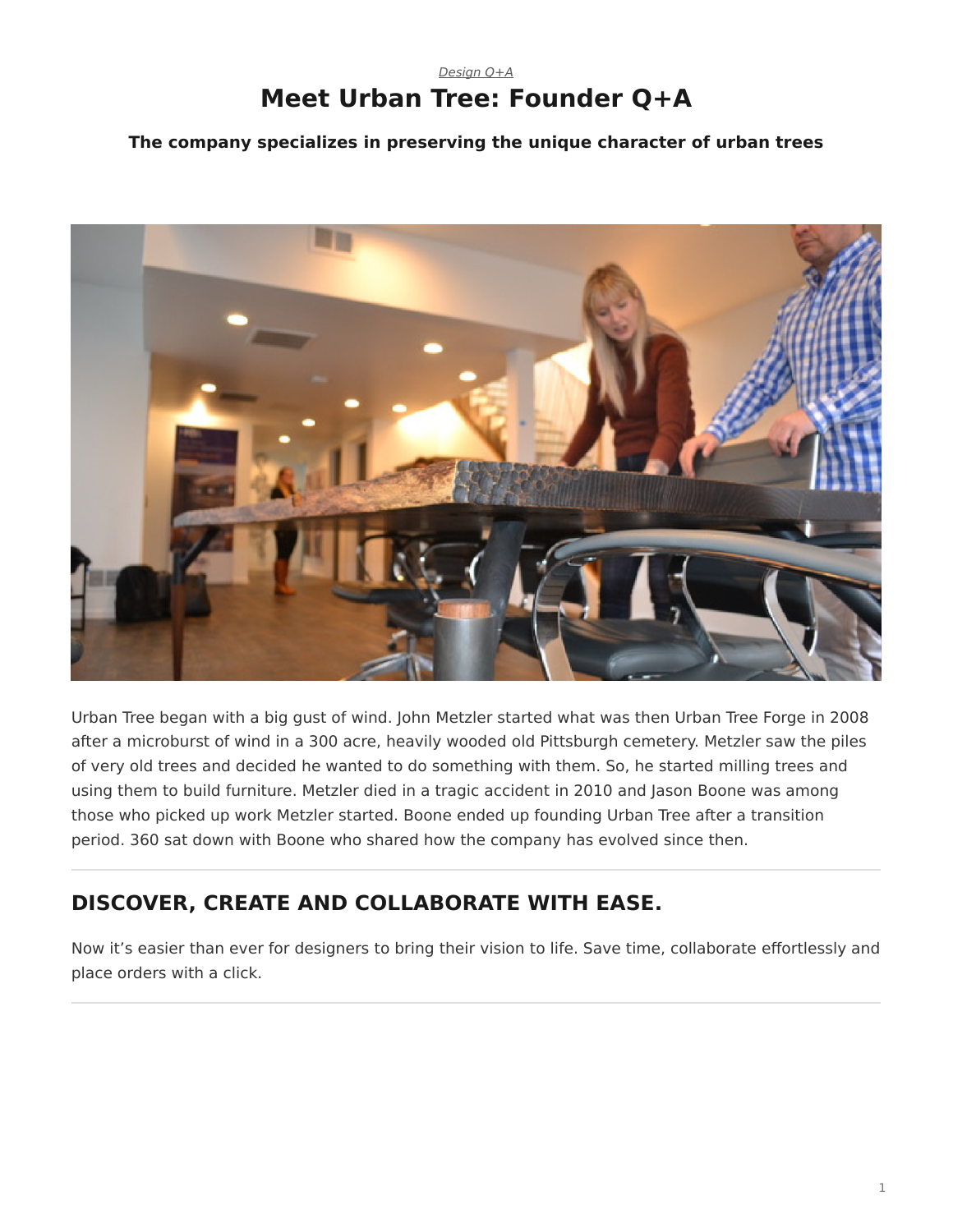## **360: You use the phrase "tree to table." Where does that come from?**

**Jason Boone:** Usually, when I build a piece of furniture I can say, "this tree grew on 5th & Amberson" or something like that. We're not going out into the forest and cutting down trees. These are city trees and yard trees that are coming down for reasons out of our control whether they're old or sick or in the wrong place or someone's getting an addition—whatever it may be. Pittsburgh is an old enough city that the trees here have been allowed to really mature and have a pretty long life. We have an abundant stock of large material.

## **360: How is John Metzler's legacy evident in your company today?**

**JB:** John Metzler got the spark going and built up an inventory. He was a happy go lucky guy that walked down the street and said "hi" to everyone. About two-and-a-half years after he started, I entered the picture. My background is in architecture, but I grew up on a farm in Missouri and had a woodworking hobby as a kid. I was working with some pretty high-end design firms in the architecture field, but I was getting bored and restless sitting behind a computer all day. I decided to pick up woodworking again, and started making wooden sculpture as creative outlet.

I met John and started renting shop space from him on nights and weekends. I was there giving him a hand while working on my own ideas and trying to figure out a way to get myself unchained from the computer. Then in May of 2010, John was out in front of the studio carving on a log when a trailer came unhooked from the vehicle towing it, hit and killed him.

## **360: How did you end up picking up the mantle of the company that became Urban Tree?**

**JB:** I had been spending so much time there and was very familiar with everything going on at the studio, so I was able to step in and help the family finish up some jobs that needed to get finished. The tragic nature of the accident, and the fact that it occurred on a really prominent road in Pittsburgh, made it a big news story. The community really rallied around us. The phone never stopped ringing with people asking us to do jobs. Coincidentally, I got laid off about a month after it all happened. So, I just kept going. There was a year or two transition period where we worked things out with the family. Eventually, I bought the stock of wood from them, changed the name a bit, and was able to keep John's idea going.

#### **360: Why do you think Urban Tree has been successful for eight years now?**

**JB:** Part of it is that Pittsburgh people are Pittsburgh proud. They really like the idea that they have a piece of Pittsburgh as their table. That definitely been one of the hooks. And then another big part is that we maintain very high standards. We try to overwhelm people with the quality and craftsmanship. We try to over deliver. We've been able to create a reputation. Most of our growth has been due to word of mouth.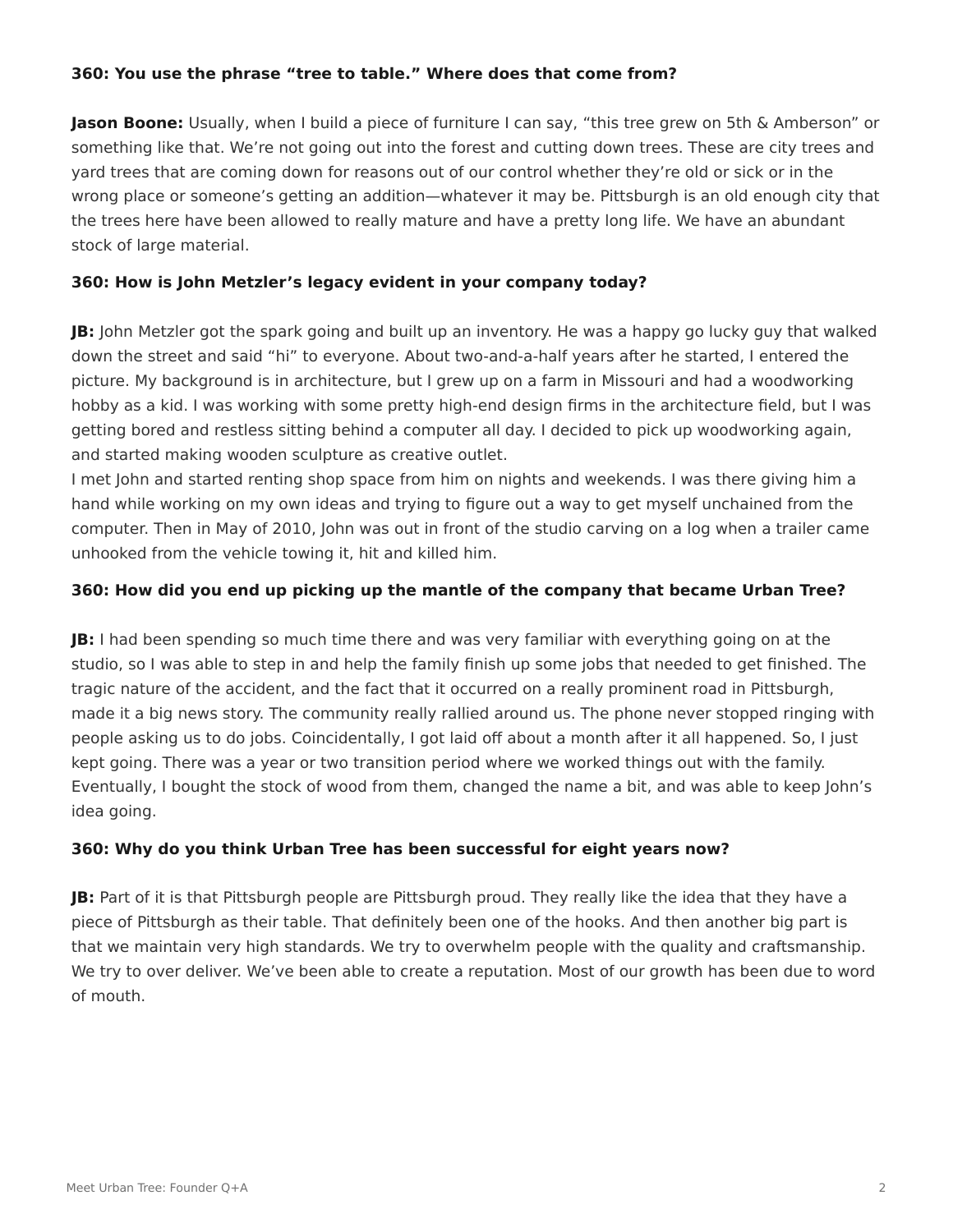#### **360: How do you source these urban trees?**

**JB:** People either call us or we hear about a tree that has come down. We have a lot of relationships around the tree community. We have a couple thousand square feet stacked floor to ceiling. We try to mill a couple of trees a month and then once a year we ship them to the kiln. We recently bought a new mill that allows us to mill more than we can use so that's opened up opportunities for growth. Eight years in, we've polished all the processes down where we can really crank some stuff through the shop when we've got direct delivery targets. It feels like it's growing naturally and we're reaching a point where we can start looking outside Pittsburgh.

## **360: How would you describe your design aesthetics?**

**JB:** Our design ethos is that when we complete a table, it almost looks like we didn't touch it. We know all the techniques and craft. We have all sorts of methods to fill cracks or fix rotten spots. But we really want our table tops to looks as if they had been peeled right out of the tree and then polished like a piece of marble. What makes the urban material unique is that it's not straight-grained, clear veneer wood. That perfect veneer stuff used to be the best you could get. But it's so common now. When you see a piece of wood that has cracks, knots, splits and has been pruned and grown over, it looks real. People respond to that.

## **360: Is there something specific about the trees in Pittsburgh?**

**JB:** Pittsburgh is special because it's this old, monied city. Back in the 1890s, it was one of the richest cities in the country, so people had estates and planted lots of trees. That kind of history is part of the reason John could start this. There's also the geography. Pittsburgh is a major city in a major hardwood growing region. Everything grows here. Within a three hour circle of Pittsburgh, you can get almost any kind of tree that grows within the country.

#### **360: What has you excited right now?**

**JB:** We're working on a corporate lobby in San Francisco that we'll be cladding with slabs. It's going to be a very unique way of using the material. The whole bottom edge will be a live edge and then the surface will keep the texture of the wood. The entire front is going to have waves and ripples. It'll be a tactile experience where you can run your hand on it and feel the movement of the tree. In general, we're exploring adding more texture or a bit of our own fingerprint to our work. Our prototypes are composed pieces as opposed to just letting the lumber do all the work. We're starting to have confidence in our own design and craft to compliment the wood itself.

#### **360: What's the wildest project you guys have ever worked on?**

**JB:** When Uber set up a major office in Pittsburgh, they asked us to do 60 pieces. For four of those, they brought us F-16 titanium jet engine turbines and we designed steel bases with glass tops to hold and display the engines under the table. It didn't even have a piece of wood in it. That was definitely the strangest thing we've ever been asked to design.